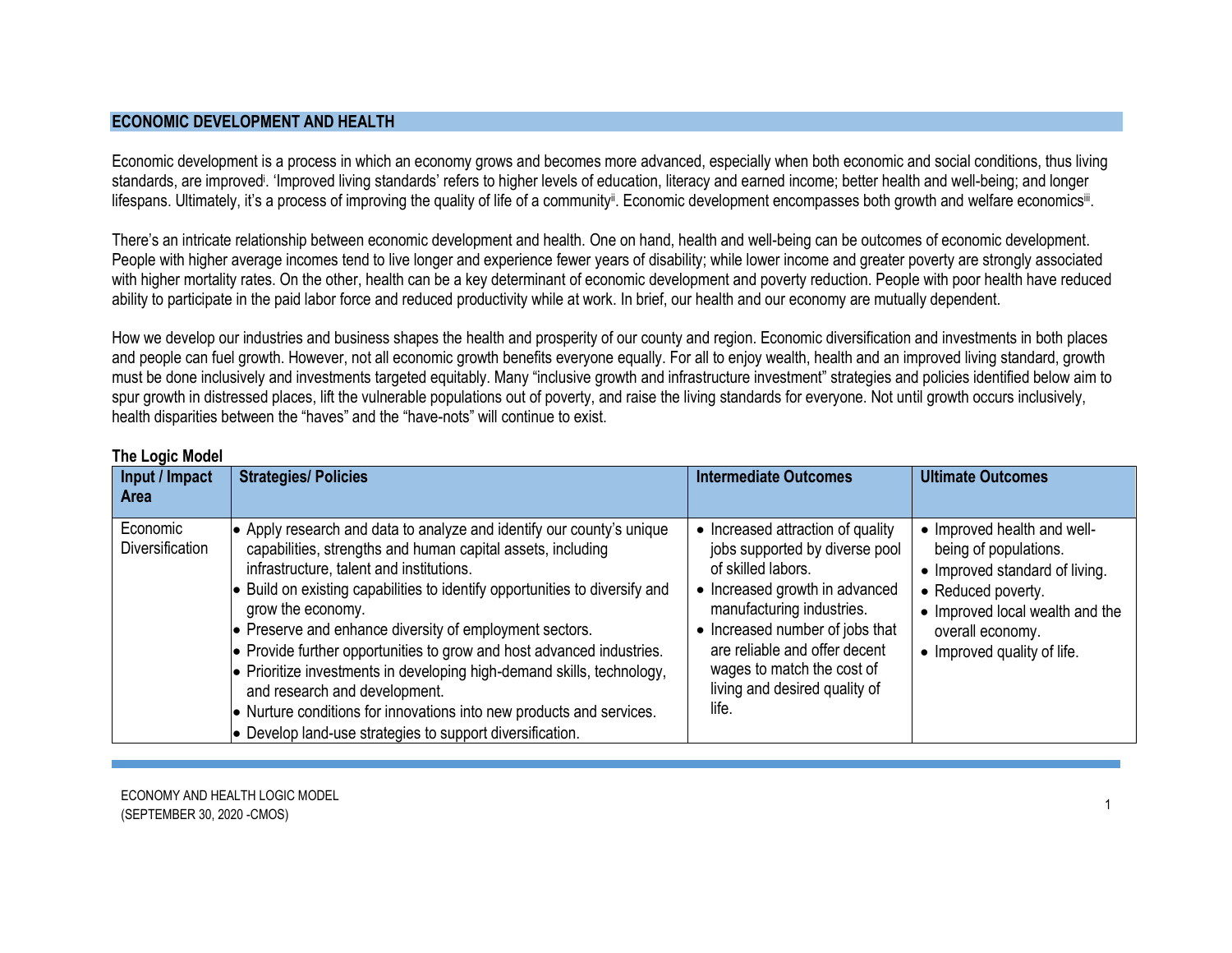| Input / Impact<br><b>Area</b> | <b>Strategies/ Policies</b>                                                                                                                                                                                                                                                                                                                                                                                                                                                                                                                                                                                                                                                                                                                                                                                                                                                                    | <b>Intermediate Outcomes</b>                                                                                                                                                                                                                                   | <b>Ultimate Outcomes</b>                                                                                                                                                                                                                                                                                                                                                                                                                                     |
|-------------------------------|------------------------------------------------------------------------------------------------------------------------------------------------------------------------------------------------------------------------------------------------------------------------------------------------------------------------------------------------------------------------------------------------------------------------------------------------------------------------------------------------------------------------------------------------------------------------------------------------------------------------------------------------------------------------------------------------------------------------------------------------------------------------------------------------------------------------------------------------------------------------------------------------|----------------------------------------------------------------------------------------------------------------------------------------------------------------------------------------------------------------------------------------------------------------|--------------------------------------------------------------------------------------------------------------------------------------------------------------------------------------------------------------------------------------------------------------------------------------------------------------------------------------------------------------------------------------------------------------------------------------------------------------|
|                               | • Protect sufficient land for high potential economic use for long-term<br>job growth and stability.<br>• Support primary industries, such as agriculture, mineral extraction<br>and forestry, through resource land preservation, etc.<br>• Support local food production and distribution.<br>Elevate manual, shared, and seasonal labor and cultivation.<br>• Foster, retain and expand small and local businesses.<br>• Create diverse opportunities to bring living-wage jobs to communities.                                                                                                                                                                                                                                                                                                                                                                                             | • Increased disposable income<br>for families to access healthy<br>foods and health care.<br>• Increased access to local<br>foods and healthy diet.<br>• Increased wealth to invest in<br>better health care systems and<br>services.<br>• Broadened tax base. |                                                                                                                                                                                                                                                                                                                                                                                                                                                              |
| Inclusive<br>Growthiv         | • Nurture workforce ownership and entrepreneurship to build<br>community wealth.<br>• Engage and empower diverse employees to allow direct input in<br>agency functions and support employee retention.<br>• Engage local businesses in developing strategies to address<br>displacement due to gentrification.<br>$\bullet$ Build a place-based economy with local residents to ensure wealth<br>stays local.<br>• Retain and create living-wage jobs in conjunction with affordable<br>housing.<br>• Direct capital toward minority-owned firms and disadvantage<br>business enterprises <sup>v</sup> .<br>• Incentivize disadvantage business enterprises and remove barriers to<br>renovate and operate in devalued areas.<br>• Acknowledge and reward employers and business owners who<br>provide living wage jobs, high quality work environments and<br>opportunities for advancement. | • Increased access to<br>opportunities for upward<br>mobility for all.<br>• Increased equity into local<br>economy and wealth retained<br>in local community.<br>• Increased number of local<br>business startup and retention.                                | • Improved health and well-<br>being of populations.<br>• Improved standard of living for<br>all.<br>• Reduced poverty.<br>• Reduced wealth gap.<br>• Improved local wealth and the<br>overall economy.<br>• Reduced health disparities<br>across different income<br>groups.<br>• Increased social and economic<br>equity in local communities.<br>• Increased sense of place and<br>ownership.<br>• Improved quality of life.<br>• Improved inclusiveness. |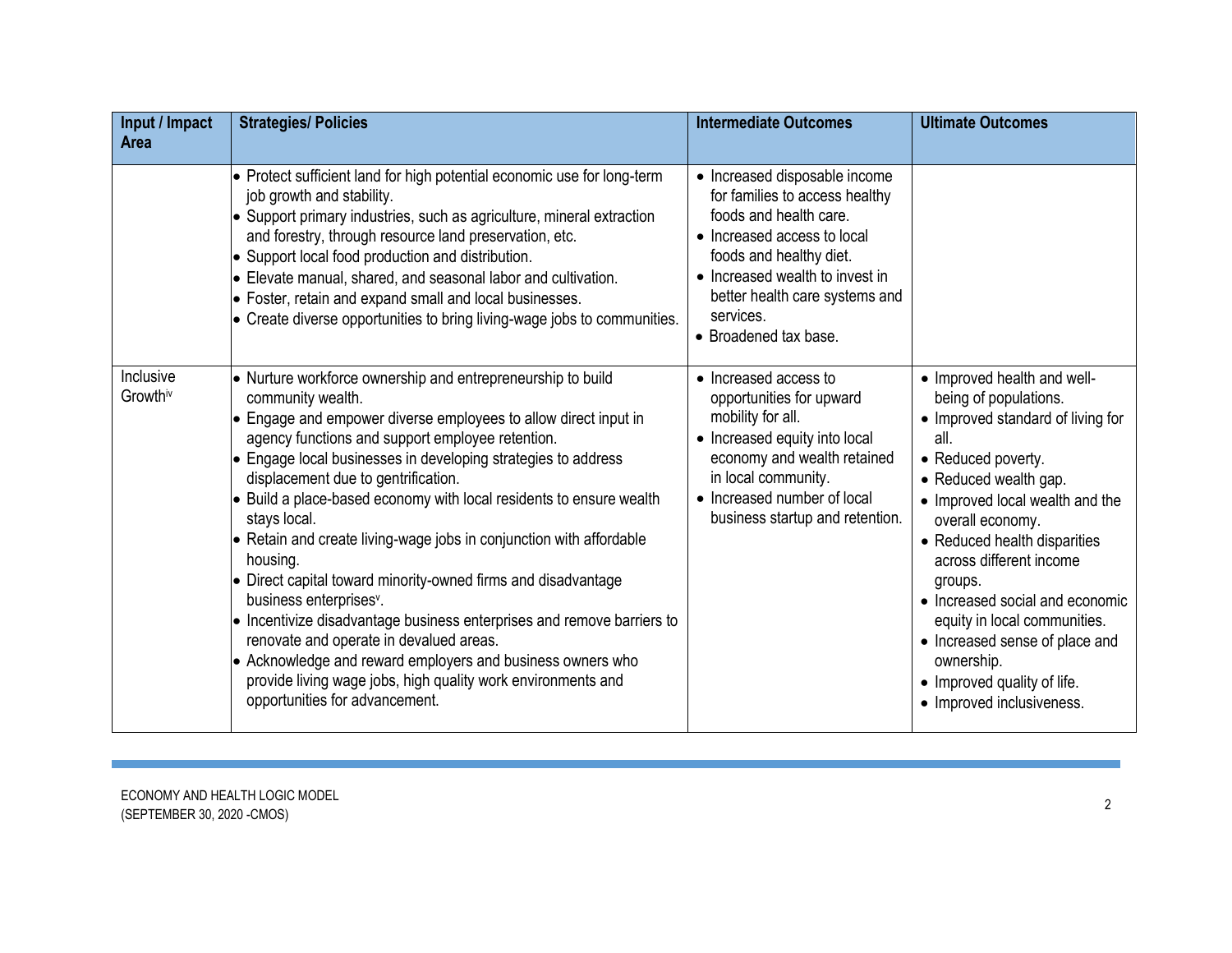| Input / Impact<br>Area                      | <b>Strategies/ Policies</b>                                                                                                                                                                                                                                                                                                                                                                                                                                                                                                                                                                                                                                                                                                                                                                                                                                                                                                                                                                                                                                                                                                                                                                                                                                                                               | <b>Intermediate Outcomes</b>                                                                                                                                                                                                                                                                                                     | <b>Ultimate Outcomes</b>                                                                                                                                                                                                                                                                                             |
|---------------------------------------------|-----------------------------------------------------------------------------------------------------------------------------------------------------------------------------------------------------------------------------------------------------------------------------------------------------------------------------------------------------------------------------------------------------------------------------------------------------------------------------------------------------------------------------------------------------------------------------------------------------------------------------------------------------------------------------------------------------------------------------------------------------------------------------------------------------------------------------------------------------------------------------------------------------------------------------------------------------------------------------------------------------------------------------------------------------------------------------------------------------------------------------------------------------------------------------------------------------------------------------------------------------------------------------------------------------------|----------------------------------------------------------------------------------------------------------------------------------------------------------------------------------------------------------------------------------------------------------------------------------------------------------------------------------|----------------------------------------------------------------------------------------------------------------------------------------------------------------------------------------------------------------------------------------------------------------------------------------------------------------------|
|                                             | • Develop partnerships and programs to support small, local, women or<br>minority-owned businesses and entrepreneurs to navigate community<br>resources.<br>• Encourage a hire-local policy.<br>• Create and fund an ecosystem of support for cooperative<br>development and entrepreneurship to fuel local economyvi.                                                                                                                                                                                                                                                                                                                                                                                                                                                                                                                                                                                                                                                                                                                                                                                                                                                                                                                                                                                    |                                                                                                                                                                                                                                                                                                                                  |                                                                                                                                                                                                                                                                                                                      |
| Infrastructure<br>Investment <sup>vii</sup> | • Ensure infrastructural investments, including new technologies, are<br>equitable and inclusive to improve the social and economic<br>conditions of distressed neighborhoods and meet the needs that<br>matter most to residents.<br>• Target infrastructure investments in underserved neighborhoods.<br>• Identify key infrastructure needs by sector, based on<br>capabilities/priorities and proximity to areas of population density.<br>• Coordinate with the Port, the Tribes, and other agencies to explore,<br>opportunities for shared long-term investments.<br>• Use analytics to identify and address transit and other service<br>deserts.<br>• Invest in placemaking strategies, services and amenities, creative<br>arts and culture, affordable sustainable housing, and education<br>system schools to attract competitive businesses and inspire talented<br>workforce.<br>• Confront the area's high cost of living by improving affordable access<br>to housing and transportation choices.<br>• Expand access to affordable transportation options in underserved<br>neighborhoods to connect the underserved populations with jobs.<br>• Mobilize resources and investments around Opportunity Zones.<br>• Encourage healthy retail along main streets and transit corridorsvill. | • Increased household income.<br>• Improved social and economic<br>conditions and equity of all<br>neighborhoods by redirecting<br>investments in distressed<br>areas.<br>• Improved jobs-housing<br>balance/match.<br>• Increased access to affordable<br>transportation and housing<br>choices in low-income<br>neighborhoods. | • Increased prosperity across all<br>neighborhoods.<br>• Reduced poverty.<br>• Reduced social and economic<br>disparities across<br>neighborhoods.<br>• Increased physical and cultural<br>capitals.<br>• Reduced health disparities.<br>• Improved overall health and<br>well-being.<br>• Improved quality of life. |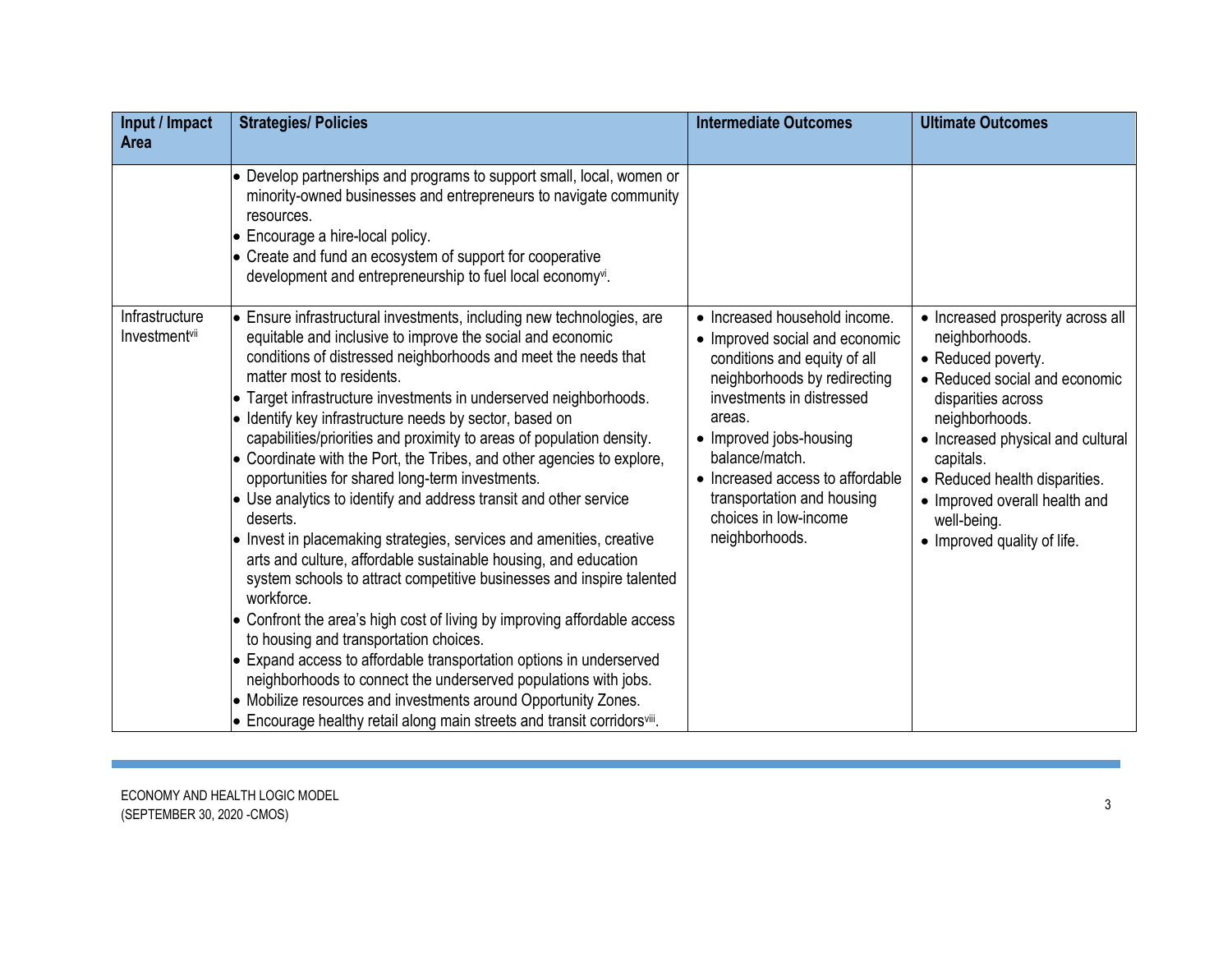| Input / Impact<br>Area | <b>Strategies/ Policies</b>                                                                                                                                                                                                                                                                                                                                                                                                                                                                                                                                                                                                                                                                                                                                                                                                                                                                                                                                                                                                                                                        | <b>Intermediate Outcomes</b>                                                                                                                                                                                                                                                                                                                                                                                                                                                                                                                                                         | <b>Ultimate Outcomes</b>                                                                                                                                                                                                    |
|------------------------|------------------------------------------------------------------------------------------------------------------------------------------------------------------------------------------------------------------------------------------------------------------------------------------------------------------------------------------------------------------------------------------------------------------------------------------------------------------------------------------------------------------------------------------------------------------------------------------------------------------------------------------------------------------------------------------------------------------------------------------------------------------------------------------------------------------------------------------------------------------------------------------------------------------------------------------------------------------------------------------------------------------------------------------------------------------------------------|--------------------------------------------------------------------------------------------------------------------------------------------------------------------------------------------------------------------------------------------------------------------------------------------------------------------------------------------------------------------------------------------------------------------------------------------------------------------------------------------------------------------------------------------------------------------------------------|-----------------------------------------------------------------------------------------------------------------------------------------------------------------------------------------------------------------------------|
| Workforce              | • Ensure safe and affordable housing and transit options to help lift<br>families' financial prospects.<br>$\bullet$ Expand multimodal options, capacity and connectivity to move people<br>and freight, while addressing climate challenges.<br>• Invest in sustainable infrastructure to support a green economy.<br>$\bullet$ Focus investments and new growth in urban areas and centers to<br>capitalize infrastructure investments.<br>Utilize data to show local labor market dynamics and employment                                                                                                                                                                                                                                                                                                                                                                                                                                                                                                                                                                       | • Increased number of trained                                                                                                                                                                                                                                                                                                                                                                                                                                                                                                                                                        | • Increased human capital.                                                                                                                                                                                                  |
| Development            | prospects.<br>• Focus business and career opportunities on new and emerging<br>products and services.<br>• Work with local industries and businesses and community-based<br>organizations to identify skills-in-demand within the community.<br>$\bullet$ Link training to the needs of local employers and anchor institutionsix,<br>and create support services.<br>• Identify employment barriers by inclusively engage the underserved<br>communities.<br>• Work with academia and training agencies to align training with<br>emerging human resource needs.<br>• Support regional and local culture of professional and organization<br>development of relying on good research, data, metrics and tools,<br>monitoring social and economic trends of neighborhoods, as well as<br>acquiring local economic insights, understanding of strengths and<br>weaknesses, and public consultation skills to persuade investments<br>in distressed neighborhoods.<br>$\bullet$ Invest in children's exposure to skill development, youth programs<br>and events across all sectors. | workforces that matches<br>sought-after jobs and<br>emerging industries.<br>• Increased educational<br>opportunities, besides the<br>traditional 4-year college<br>program, to match the diverse<br>available jobs.<br>• Improved leadership and<br>organizational culture.<br>• Improved worker health and<br>reduced absenteeism from<br>work to ensure a stable and<br>health workforce to support the<br>economy.<br>• Increased attraction of quality<br>jobs supported by diverse pool<br>of skilled labors.<br>• Improved labor readiness to<br>meet emerging industry needs. | • Improved standard of living.<br>• Increased household income.<br>• Improved overall health and<br>well-being of populations.<br>• Reduced poverty.<br>• Improved quality of life.<br>• Improved standard of livingxi xii. |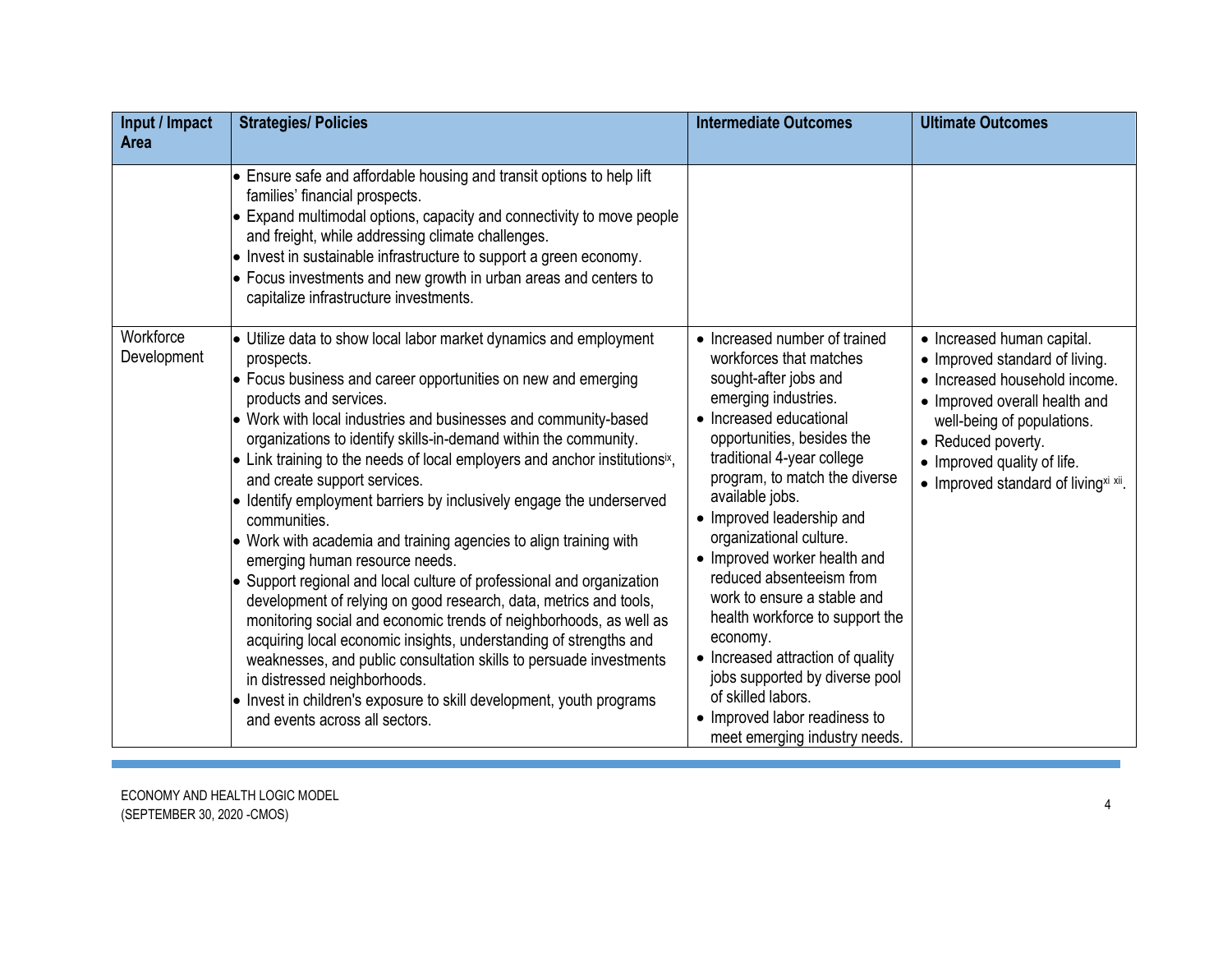| Input / Impact<br><b>Area</b>         | <b>Strategies/ Policies</b>                                                                                                                                                                                                                                                                                                                                                                                                                                                                                                                                                                                                                                                                                                                                                                    | <b>Intermediate Outcomes</b>                                                                                                                                                                                       | <b>Ultimate Outcomes</b>                                                                                                                                       |
|---------------------------------------|------------------------------------------------------------------------------------------------------------------------------------------------------------------------------------------------------------------------------------------------------------------------------------------------------------------------------------------------------------------------------------------------------------------------------------------------------------------------------------------------------------------------------------------------------------------------------------------------------------------------------------------------------------------------------------------------------------------------------------------------------------------------------------------------|--------------------------------------------------------------------------------------------------------------------------------------------------------------------------------------------------------------------|----------------------------------------------------------------------------------------------------------------------------------------------------------------|
|                                       | $\bullet$ Provide access to equal opportunity in life-long learning to re-skill <sup>x</sup> for<br>upward mobility.<br>• Work with local organizations to provide job opportunities upon<br>completion of training.<br>• Seek public and private partnerships to improve job quality and build<br>a lifelong learning infrastructure.<br>$\bullet$ Provide people's access to training, skills and services.<br>• Provide health benefits to support labor force.<br>$\bullet$ Develop a skilled work force to be employed in family wage jobs (e.g.<br>plumbers, carpenters, etc.) by supporting STEM Education in<br>Schools, Technical Education Programs, Trade Apprenticeships, etc.                                                                                                     |                                                                                                                                                                                                                    |                                                                                                                                                                |
| Develop and<br>Fund an Action<br>Plan | $\bullet$ Develop an action plan and land-use strategies to implement<br>economic development goals and policies adopted in the<br>comprehensive plan.<br>• Build coalition among local government, business owners, academia,<br>local community development organizations and non-profit groups,<br>such as South Sound Alliance, for policy and funding advocacy at the<br>state and federal level.<br>• Build shared agenda and areas of mutual-interest collaboration with<br>Tribes and the Port.<br>• Seek sustainable funding and public-private partnership to implement<br>the plan and improve business climate, such as: establish revolving<br>loan funds, business retention and expansion programs and finance<br>projects, develop or incentivize real estate investment, etc. | • Increased growth and<br>prosperity.<br>• Increased funding to support<br>local economy and distressed<br>neighborhoods.<br>• Improved social and economic<br>conditions of all communities<br>and neighborhoods. | • Increased financial capital.<br>• Improved standard of living.<br>• Improved overall health and<br>well-being of populations.<br>• Improved quality of life. |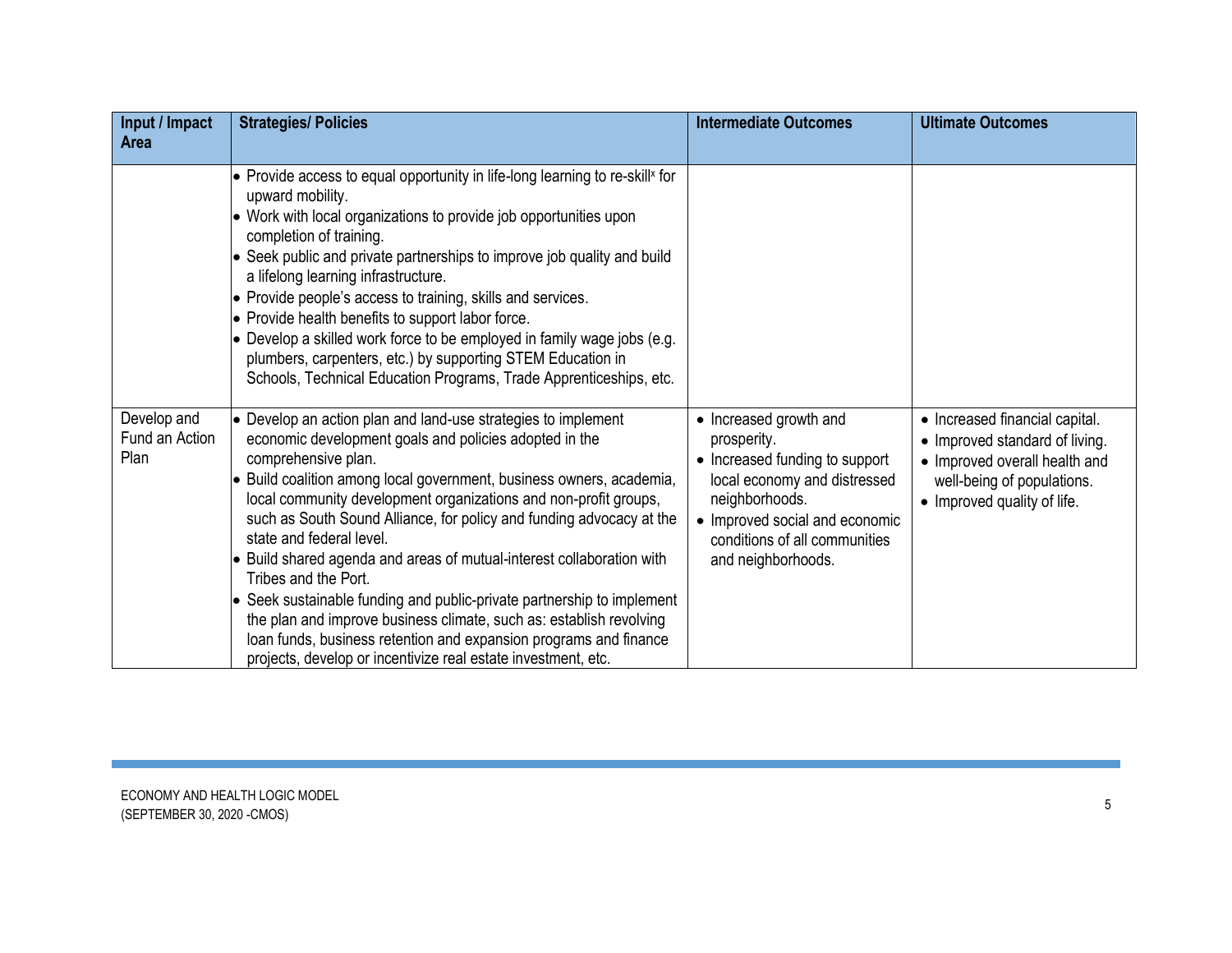## **Research Evidence**

Escobari, Marcela, Ian Seyal, Jose Morales-Arilla, and Chad Shearer. 2019. *Growing cities that work for all: A capability-based approach to regional economic competitiveness.* Washington, DC: Brookings[. https://www.brookings.edu/research/growing-cities-that-work-for-all-a-capability-based-approach-to-regional](https://www.brookings.edu/research/growing-cities-that-work-for-all-a-capability-based-approach-to-regional-economic-competitiveness/)[economic-competitiveness/.](https://www.brookings.edu/research/growing-cities-that-work-for-all-a-capability-based-approach-to-regional-economic-competitiveness/)

Frakt, Austin B. 2018. "How the Economy Affects Health." *Journal of the American Medical Association* 319, no. 12: 1187-1188. https://doi.org[/10.1001/jama.2018.1739.](https://doi.org/10.1001/jama.2018.1739)

Hagan, Erin, and Victor Rubin. 2013. *Economic and Community Development Outcomes of Healthy Food Retail*. Oakland, CA: PolicyLink. [https://www.policylink.org/sites/default/files/final\\_her\\_economic\\_white\\_paper\\_final\\_1%2018%2013.pdf.](https://www.policylink.org/sites/default/files/FINAL_HER_ECONOMIC_WHITE_PAPER_FINAL_1%2018%2013.PDF)

Husain, Muhammad Jami. 2009. "Contribution of Health to Economic Development: A Survey and Overview." *Kiel Institute for the World Economy. Economics Discussion Papers* No. 2009-40. [http://www.economics-ejournal.org/economics/discussionpapers/2009-40.](http://www.economics-ejournal.org/economics/discussionpapers/2009-40)

Khuller, D., and Chokshi, D. 2018. "Health, Income, & Poverty: Where We Are & What Could Help". *Health Affairs Health Policy Brief*. [https://www.healthaffairs.org/do/10.1377/hpb20180817.901935/full/.](https://www.healthaffairs.org/do/10.1377/hpb20180817.901935/full/)

Martinez, Stephen, Michael S. Hand, Michelle Da Pra, Susan Pollack, [Katherine Ralston,](https://www.ers.usda.gov/authors/ers-staff-directory/katherine-ralston/) Travis Smith, Stephen Vogel, Shellye Clark, Luanne Lohr, Sarah A. Low, an[d Constance Newman.](https://www.ers.usda.gov/authors/ers-staff-directory/constance-newman/) 2010. *Local Food Systems: Concepts, Impacts, and Issues.* U.S. Department of Agriculture Economic Research Report No. (ERR-97) 87 pp[. https://www.ers.usda.gov/publications/pub-details/?pubid=46395.](https://www.ers.usda.gov/publications/pub-details/?pubid=46395)

Master Card Center for Inclusive Growth. 2019. "Finding the Path to Inclusive Growth: A Data-Driven Blueprint for Cities." Accessed April 23, 2020. [https://www.mastercardcenter.org/insights/finding-the-path-to-inclusive-growth.](https://www.mastercardcenter.org/insights/finding-the-path-to-inclusive-growth)

Master Card Center for Inclusive Growth. 2019. "Leaving No Place Behind in the Digital Economy." Accessed April 23, 2020. [https://www.mastercardcenter.org/insights/leaving-no-place-behind-in-the-digital-economy.](https://www.mastercardcenter.org/insights/leaving-no-place-behind-in-the-digital-economy)

Muller, N., et al. 2018. "The Distribution of Income Is Worse Than You Think: Including Pollution Impacts into Measures of Income Inequality." *PLOS ONE*. [https://doi.org/10.1371/journal.pone.0192461.](https://doi.org/10.1371/journal.pone.0192461)

World Health Organization. "Poverty and Health". Accessed April 27, 2020. [https://www.who.int/hdp/poverty/en/.](https://www.who.int/hdp/poverty/en/)

ECONOMY AND HEALTH LOGIC MODEL (SEPTEMBER 30, 2020 -CMOS) <sup>6</sup>